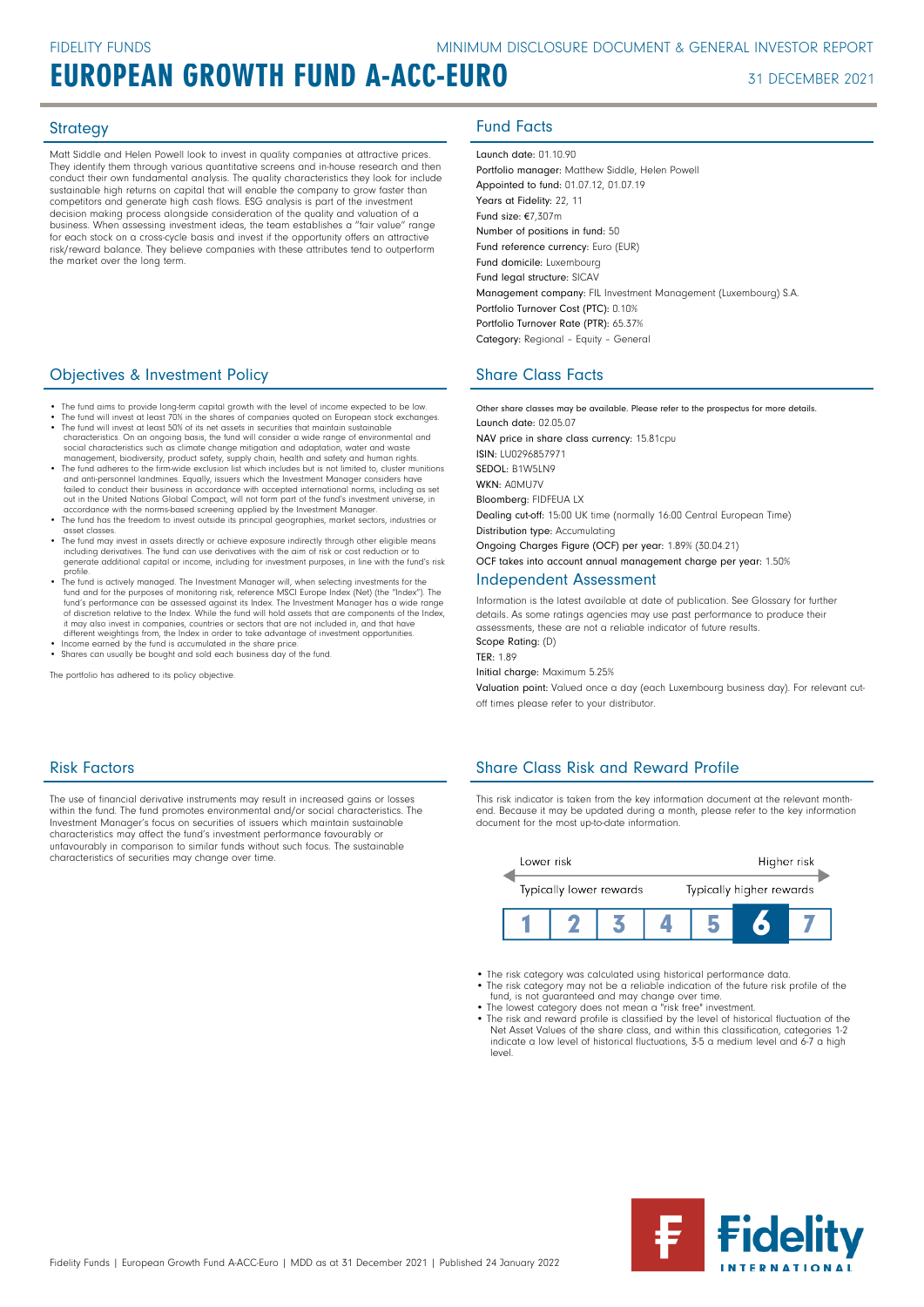Past performance is not a reliable indicator of future results. The fund's returns can be affected by fluctuations in currency exchange rates.

### Performance Comparator(s)

| Peer Group Universe        | Morningstar EAA Fund Europe Large-Cap Blend Equity |
|----------------------------|----------------------------------------------------|
| Market index from 01.01.20 | MSCI Europe Index (Net)                            |

Market index is for comparative purposes only unless specifically referenced in the Objectives & Investment Policy on page 1. The same index is used in the positioning tables on this factsheet. Where the effective date for the current market index is after the share class launch date, full history is available from Fidelity.

Cumulative performance in EUR (rebased to 100)



Performance is shown for the last five years (or since launch for funds launched within that period).

### Performance for calendar years in EUR (%)





Performance for 12 month periods in EUR (%)

### Annual return in EUR (%)

| Highest annual return | 50.82 (31.03.2010)  |
|-----------------------|---------------------|
| Lowest annual return  | -45.55 (31.12.2008) |

### Performance to 31.12.21 in EUR (%)

|                         |                          |        |            |      |      |      | Since     |
|-------------------------|--------------------------|--------|------------|------|------|------|-----------|
|                         | 1m                       | 3m     | <b>YTD</b> | 1yr  | 3yr  | 5yr  | 02.05.07* |
| Fund cumulative growth  | 5.1                      | 5.9    | 20.3       | 20.3 | 35.8 | 31.2 | 58.1      |
| Index cumulative growth | 5.5                      | 7.7    | 25.1       | 25.1 | 53.5 | 53.2 | 96.0      |
| Fund annualised growth  | $\overline{\phantom{a}}$ | $\sim$ | $\sim$     | 20.3 | 10.7 | 5.6  | 3.2       |
| Index annualised growth | $\overline{\phantom{a}}$ | $\sim$ | $\sim$     | 25.7 | 15.4 | 8.9  | 4.7       |

Source of fund performance and volatility and risk measures is Fidelity. Performance is excluding initial charge.

Basis: nav-nav with income reinvested, in EUR, net of fees.

Market indices are sourced from RIMES and other data is sourced from third-party providers such as Morningstar.

\*Performance commencement date.

Performance is calculated for the portfolio. The individual investor performance may differ as a result of initial fees, the actual investment date, the date of reinvestment and dividend withholding tax.

### Definition of terms:

Annualised performance: Annualised performance show longer term performance rescaled to a 1 year period. Annualised performance is the average return per year over the period. Actual annual figures are available to the investor on request.

Equity: the percentage of the fund that is currently invested in the equity market.

Highest & Lowest return: The highest and lowest returns for any 1 year over the period since inception have been shown.

NAV: The net asset value represents the assets of a Fund less its liabilities.

Other: the value of any non-equity investments (excluding cash funds) expressed as a percentage of fund TNA.

Uninvested cash: this is 100% minus the fund's Equity exposure and minus Other. This leaves any residual cash exposure that is not invested in shares or via derivatives. % TNA: Data is presented as a percentage of TNA, which stands for Total Net Assets (the value of all the fund's assets after the deduction of any liabilities).

Fidelity Funds | European Growth Fund A-ACC-Euro | MDD as at 31 December 2021 | Published 24 January 2022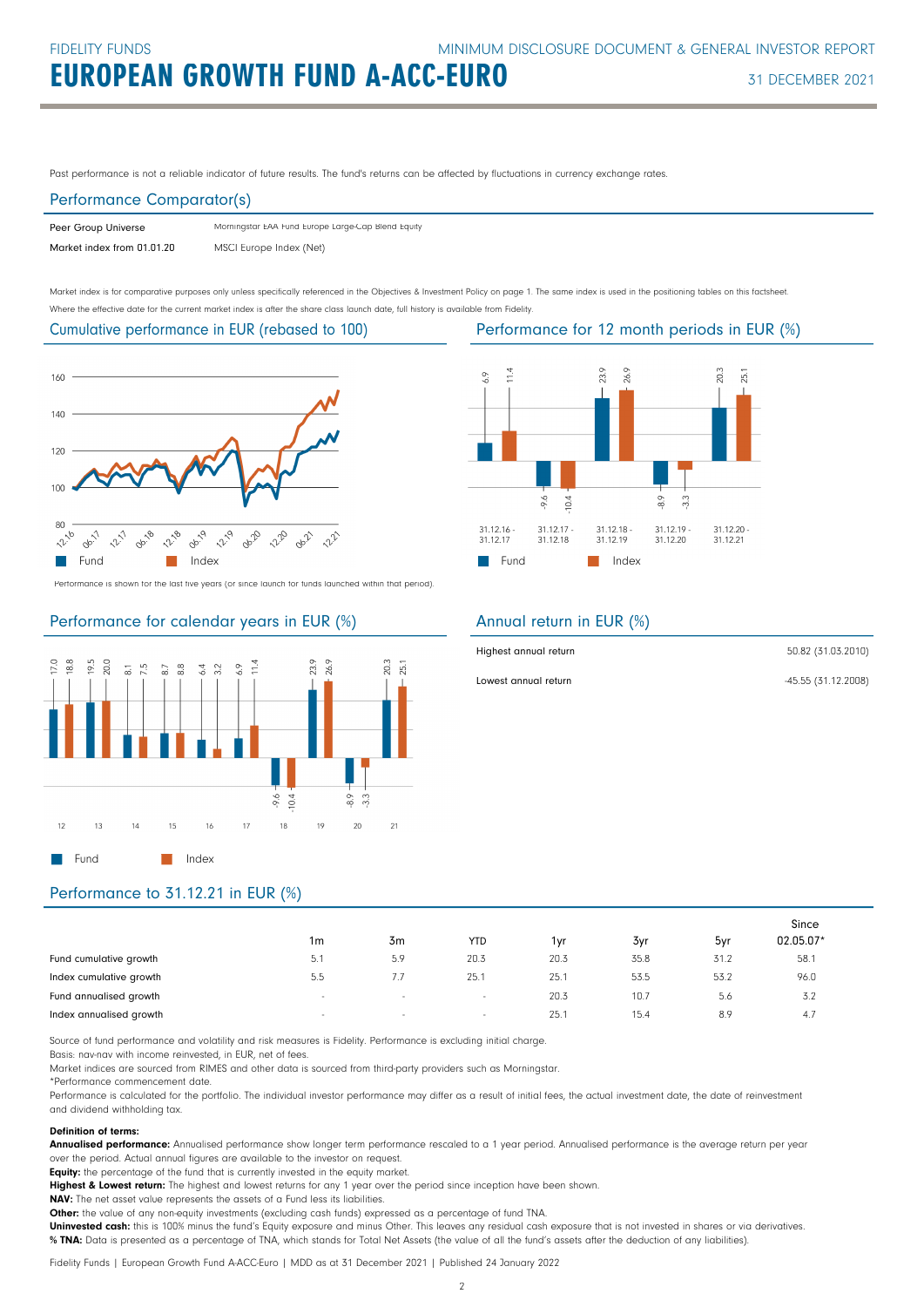| <b>GICS Sector</b>            | Fund | Index | Relative |
|-------------------------------|------|-------|----------|
| <b>Consumer Staples</b>       | 21.3 | 12.8  | 8.5      |
| <b>Health Care</b>            | 17.3 | 14.7  | 2.5      |
| Financials                    | 16.3 | 15.8  | 0.5      |
| Information Technology        | 11.8 | 8.5   | 3.3      |
| <b>Consumer Discretionary</b> | 11.7 | 11.4  | 0.3      |
| Industrials                   | 8.0  | 15.4  | $-7.4$   |
| <b>Communication Services</b> | 5.5  | 3.5   | 2.0      |
| Energy                        | 4.1  | 4.6   | $-0.5$   |
| <b>Utilities</b>              | 1.8  | 4.2   | $-2.4$   |
| Real Estate                   | 1.7  | 1.2   | 0.5      |
| <b>Materials</b>              | 0.0  | 7.9   | $-7.9$   |
| <b>Total Sector Exposure</b>  | 99.3 | 100.0 |          |
| Other Index / Unclassified    | 0.0  | 0.0   |          |
| <b>Total Equity Exposure</b>  | 99.3 | 100.0 |          |
|                               |      |       |          |

### Sector/Industry Exposure (% TNA) Market Capitalisation Exposure (% TNA)

| <b>EUR</b>                                           | Fund        | Index        | Relative |
|------------------------------------------------------|-------------|--------------|----------|
| $>10$ bn                                             | 91.6        | 92.8         | $-1.3$   |
| 5-10 <sub>bn</sub>                                   | 6.9         | 6.3          | 0.6      |
| $1-5bn$                                              | 0.9         | 0.8          | 0.1      |
| $0-1$ bn                                             | 0.0         | 0.0          | 0.0      |
| <b>Total Market Cap Exposure</b>                     | 99.3        | 99.9         |          |
| Index / Unclassified<br><b>Total Equity Exposure</b> | 0.0<br>99.3 | 0.1<br>100.0 |          |

### Geographic Exposure (% TNA) Regional Exposure (% TNA)

|                                  | Fund | Index | Relative |                |
|----------------------------------|------|-------|----------|----------------|
| United Kingdom                   | 39.6 | 22.3  | 17.3     | Europe         |
| France                           | 18.5 | 17.8  | 0.6      | UK             |
| Germany                          | 13.7 | 13.5  | 0.2      | Europe         |
| <b>Netherlands</b>               | 11.9 | 7.5   | 4.5      | North          |
| Switzerland                      | 7.6  | 15.9  | $-8.3$   |                |
| Spain                            | 4.0  | 3.4   | 0.6      |                |
| Sweden                           | 2.0  | 6.0   | $-4.0$   |                |
| Ireland                          | 1.1  | 1.1   | 0.1      |                |
| <b>USA</b>                       | 0.8  | 0.0   | 0.8      |                |
| Denmark                          | 0.0  | 4.1   | $-4.1$   |                |
| Others                           | 0.0  | 8.4   | $-8.4$   | Total F        |
| <b>Total Geographic Exposure</b> | 99.3 | 100.0 |          | Other          |
| Other Index / Unclassified       | 0.0  | 0.0   |          | Total <b>E</b> |
| <b>Total Equity Exposure</b>     | 99.3 | 100.0 |          |                |

|                          | Fund | Index | Relative |
|--------------------------|------|-------|----------|
| Europe (Eurozone)        | 49.2 | 50.6  | $-14$    |
| UK                       | 39.6 | 22.3  | 17.3     |
| Europe (non-Eurozone/UK) | 9.6  | 27.1  | $-17.5$  |
| North America            | 0.8  | 0.0   | 0.8      |
|                          |      |       |          |

| <b>Total Regional Exposure</b> | 99.3 | 100.0 |
|--------------------------------|------|-------|
| Other Index / Unclassified     | n n  | 0.0   |
| <b>Total Equity Exposure</b>   | 99.3 | 100.0 |

### Top Positions (% TNA)

|                             | GICS Sector                   | Geographic Location | Fund | Index | Relative |
|-----------------------------|-------------------------------|---------------------|------|-------|----------|
| <b>SANOFI</b>               | <b>Health Care</b>            | France              | 5.2  | 1.0   | 4.2      |
| ROCHE HOLDING AG            | <b>Health Care</b>            | Switzerland         | 5.1  | 2.7   | 2.4      |
| SAP SE                      | Information Technology        | Germany             | 4.3  | 1.3   | 3.0      |
| PUBLICIS GROUPE SA          | <b>Communication Services</b> | France              | 4.2  | 0.1   | 4.1      |
| RECKITT BENCKISER GROUP PLC | <b>Consumer Staples</b>       | United Kingdom      | 4.0  | 0.5   | 3.5      |
| UNILEVER PLC                | <b>Consumer Staples</b>       | United Kingdom      | 3.9  | 1.2   | 2.7      |
| <b>CAPGEMINI SA</b>         | Information Technology        | France              | 3.5  | 0.3   | 3.2      |
| AXA SA                      | Financials                    | France              | 3.4  | 0.5   | 2.9      |
| ROYAL DUTCH SHELL PLC       | Energy                        | United Kingdom      | 3.4  | 1.5   | 1.8      |
| TESCO PLC                   | <b>Consumer Staples</b>       | United Kingdom      | 3.2  | 0.3   | 2.9      |

### Top Overweight Positions (% TNA)

|                               | Fund | Index | Relative |
|-------------------------------|------|-------|----------|
| <b>SANOFI</b>                 | 5.2  | 1.0   | 4.2      |
| PUBLICIS GROUPE SA            | 4.2  | 0.1   | 4.1      |
| RECKITT BENCKISER GROUP PLC   | 4.0  | 0.5   | 3.5      |
| CAPGEMINI SA                  | 3.5  | 0.3   | 3.2      |
| SAP SF                        | 4.3  | 1.3   | 3.0      |
| ASSOCIATED BRITISH FOODS PLC. | 3.1  | 0.1   | 3.0      |
| TESCO PLC                     | 3.2  | 0.3   | 2.9      |
| AXA SA                        | 3.4  | 0.5   | 2.9      |
| SAGE GROUP PLC                | 29   | 0.1   | 2.8      |
| LEGAL AND GENERAL GROUP PLC   | 2.9  | 0.2   | 27       |

|                                   | .   | ັ   | ັ   |
|-----------------------------------|-----|-----|-----|
| United Kingdom                    | 3.9 | 1.2 | 2.7 |
| France                            | 3.5 | 0.3 | 3.2 |
| France                            | 3.4 | 0.5 | 2.9 |
| United Kingdom                    | 3.4 | 1.5 | 1.8 |
| United Kingdom                    | 3.2 | 0.3 | 2.9 |
| Top Underweight Positions (% TNA) |     |     |     |
|                                   |     |     |     |

|                         | Fund | Index | Relative |
|-------------------------|------|-------|----------|
| ASML HOLDING NV         | 0.0  | 2.9   | $-2.9$   |
| LVMH MOFT HENNESSY SF   | 0.0  | 2.0   | $-2.0$   |
| NESTLE SA               | 1.6  | 3.5   | $-1.9$   |
| NOVARTIS AG             | 0.0  | 1.7   | $-1.7$   |
| NOVO-NORDISK AS         | 0.0  | 1.7   | $-1.7$   |
| ASTRAZENECA PLC         | 0.0  | 1.6   | $-1.6$   |
| SIFMENS AG              | 0.0  | 1.2   | $-1.2$   |
| DIAGFO PLC              | 0.0  | 1.1   | $-1.1$   |
| <b>TOTALENERGIES SE</b> | 0.0  | 1.1   | $-1.1$   |
| HSBC HOLDINGS PLC       | 0.0  | 1.1   | $-1.1$   |

Methodology: A position combines all equity investments (including derivatives) linked to an issuing company. Derivatives are included on an exposure basis so they reflect the<br>equivalent underlying shares needed to generat